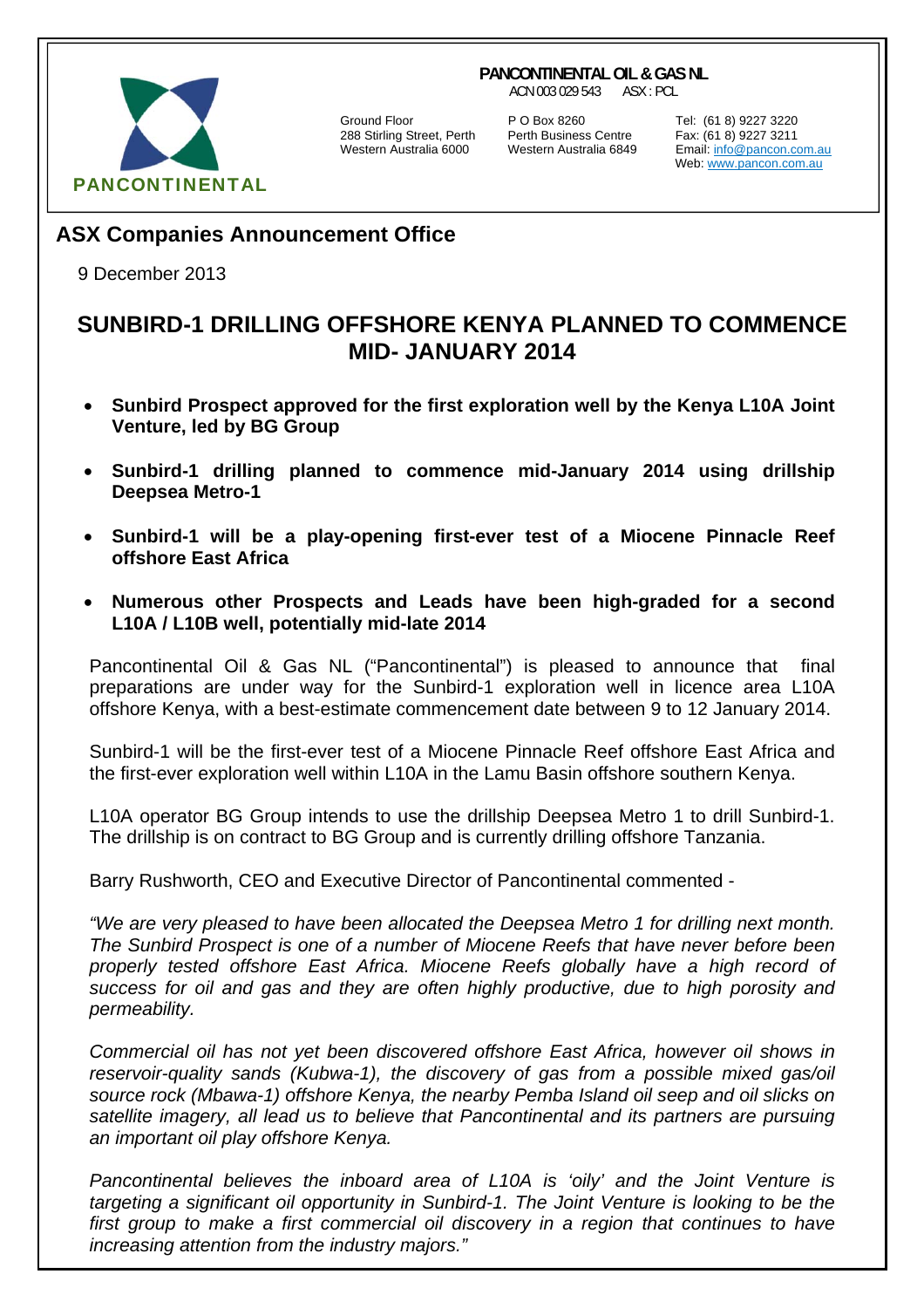

**Figure 1: Map of L10A and L10B Prospects and Leads** 

The Sunbird Prospect is a buried Miocene Pinnacle Reef build-up, straddling the western sector boundary of the L10A / L10B areas. The licence areas together cover 10,547 sq km in water depths from 200m to 1,800m offshore from the port of Mombasa.



**Figure 2: Seismic Cross Section through L10A / L10B Miocene Reef Prospects** 

The Sunbird well is planned to take 50 to 60 days to drill to 3,000m below sea level, with an option to extend to 3,700m. It is intended to plug and abandon the well regardless of the drilling outcome. Water depth is 721m.

The Sunbird Prospect is a "textbook" Miocene Reef, with a prominent central reef core and a detrital skirt of talus material. It is interpreted that the reef was "drowned" by rising sea levels and then buried and sealed by fine grained hemipelagic sediment.

In a number of regions around the globe buried Miocene Reefs host large oil and gas reserves, such as the extensive reefs of Southeast Asia and the pinnacle reefs of Libya.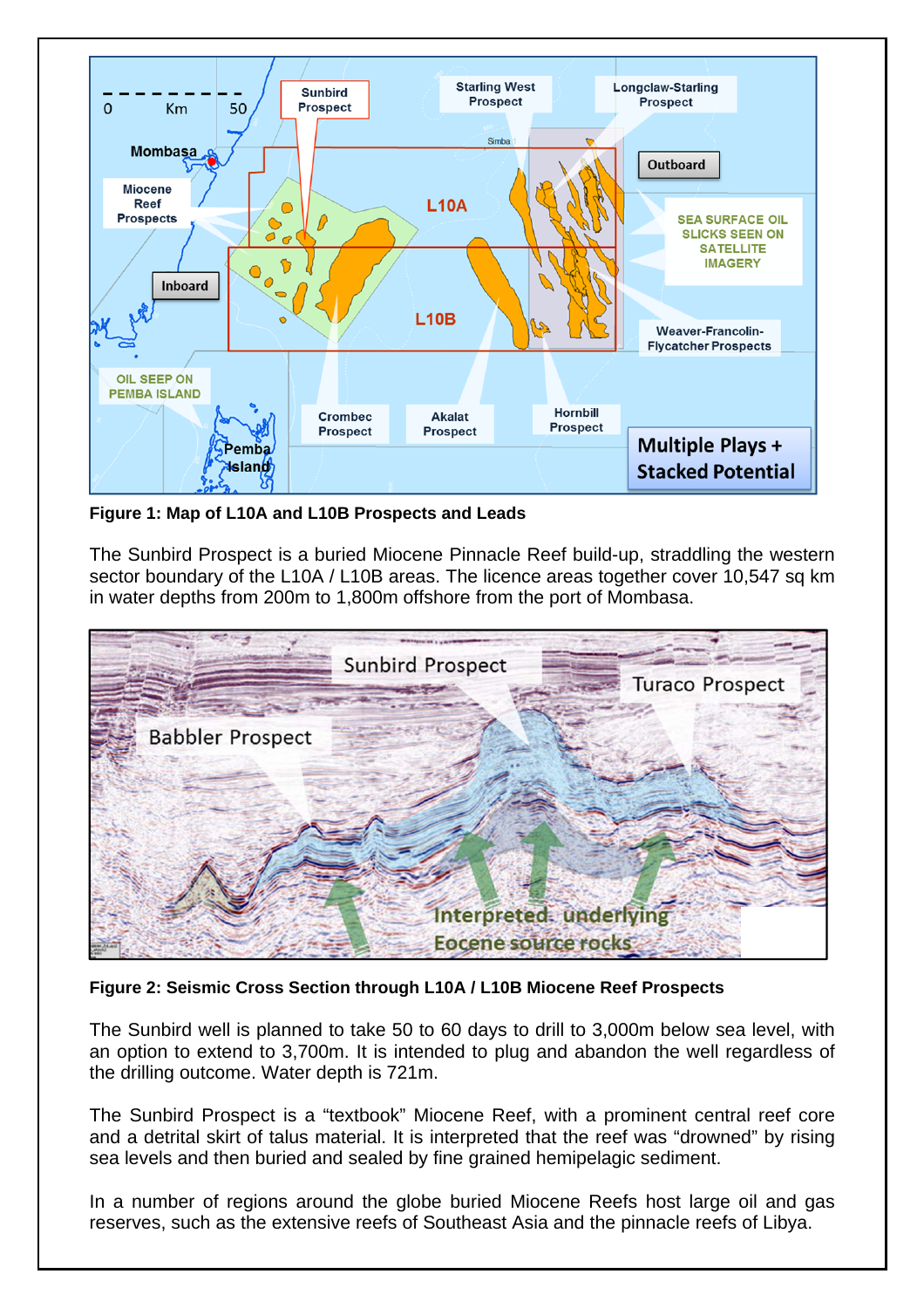

 **Figure 3: Seismic Image of Sunbird Prospect**

Miocene Reefs are often relatively shallow (700 to 2,000m burial depth), and are noted for their high porosity, permeability, and high flow rates of oil and /or gas.

The Sunbird Prospect covers an area of 73 sq km, including the flanking areas, with vertical relief of approximately 700m.

While not all Miocene Reefs globally contain oil or gas and it will not be known if the Sunbird Prospect contains any oil or gas until drilling has been undertaken, some examples of successful discoveries in Miocene Reefs and related carbonate plays are-

- Intisar 'D' Oil Field, Libya, Area approx 13 sq km, 291m oil column, approximately 1.6 Billion Stock Tank Barrels Oil Initially In Place (STBOIIP)<sup>1</sup>
- Nido Oil Field, Philippines, Area 1.5 sq km, Oil Column 200m, approximately 26.3 Million STBOIIP (3P)<sup>2</sup>
- Central Luconia Field, Indonesia, Area 90.5 sq km approximately 7 Tcf Gas Initially In Place<sup>3</sup>

Pancontinental holds licences over approximately 4/5ths of what it interprets to be the Miocene reef trend offshore Kenya. In the event of a Sunbird-1 discovery, Pancontinental has access to approximately 20 other buried reefs and reef-like features it believes to be present over its four licence areas; a portion of these are in the L10 licence areas. Considerable further seismic and mapping is required to verify and define these features.

## **Additional Drilling**

The L10 Operator, BG Group, is continuing to map Prospects and Leads using the 4,800 sq km of 3D seismic data acquired in two surveys over the last two years.

A number of other Prospects have been mapped for possible drilling after Sunbird-1.

In the western sector the very large Crombec Lead continues to be mapped. Crombec is a large faulted anticline covering 550 sq km, with vertical relief of about 400m. It is one of number of Prospects and Leads that are being considered for drilling mid-late 2014.

*Sources- 1. AAPG Special Volumes Pub. Id: A012 (1980) 2. Offshore Energy Today.com Nov 17 2011 3. OnePetro – IPT Conference 3-5 December 2008 Document ID 12327-MS*